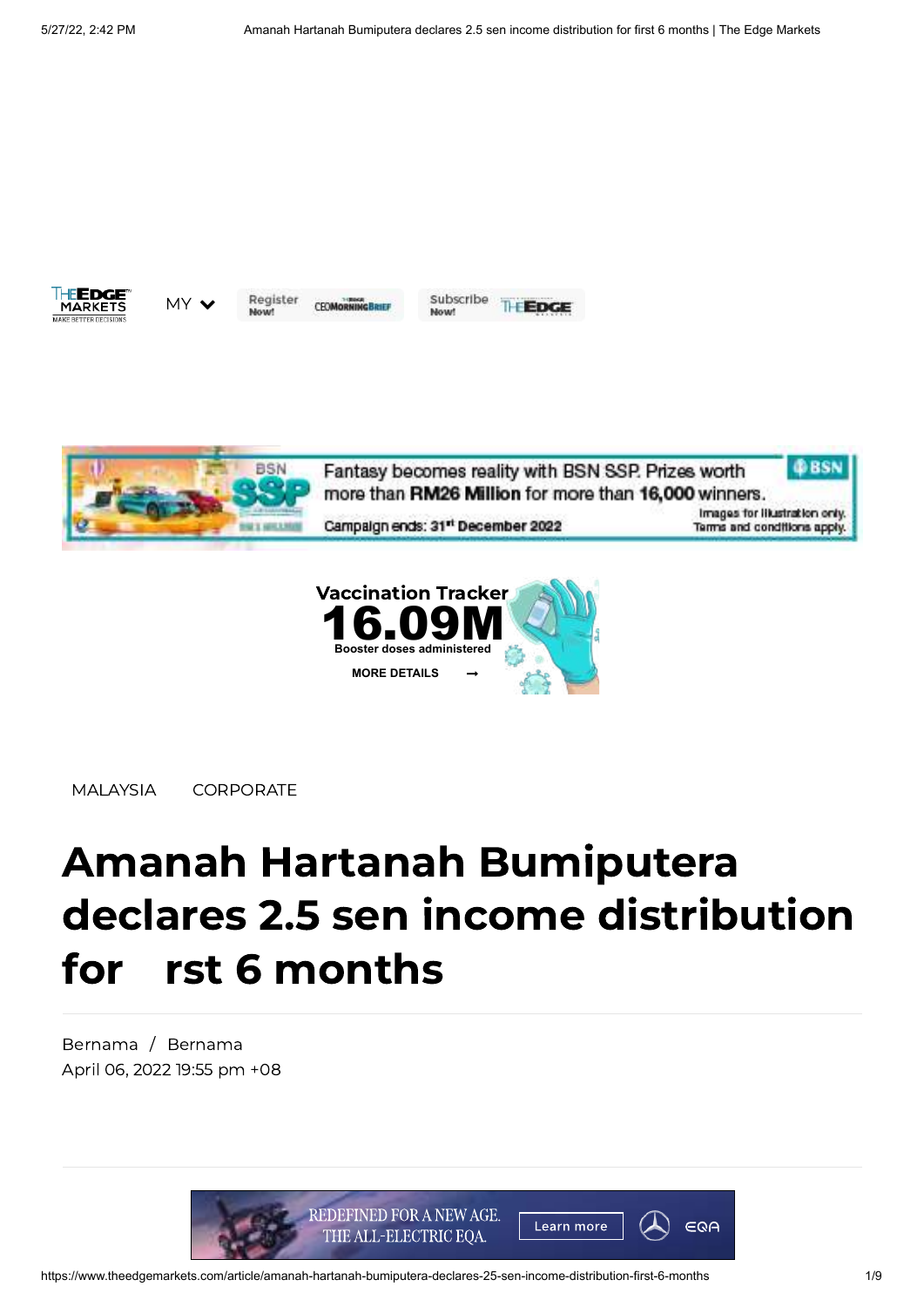



## A

KUALA LUMPUR (April 6): Pelaburan Hartanah Bhd (PHB) and Maybank Asset Management Sdn Bhd (MAM) have announced the interim income distribution for Amanah Hartanah Bumiputera (AHB) of 2.50 sen per unit for the six-month period ended March 31, 2022.

This consists of a basic income distribution of 2.15 sen per unit and a bonus distribution of 0.35 sen per unit.

The bonus distribution is contributed by PHB, as the sponsor of AHB, and is distributed for the first 500,000 units held by the unit holders.

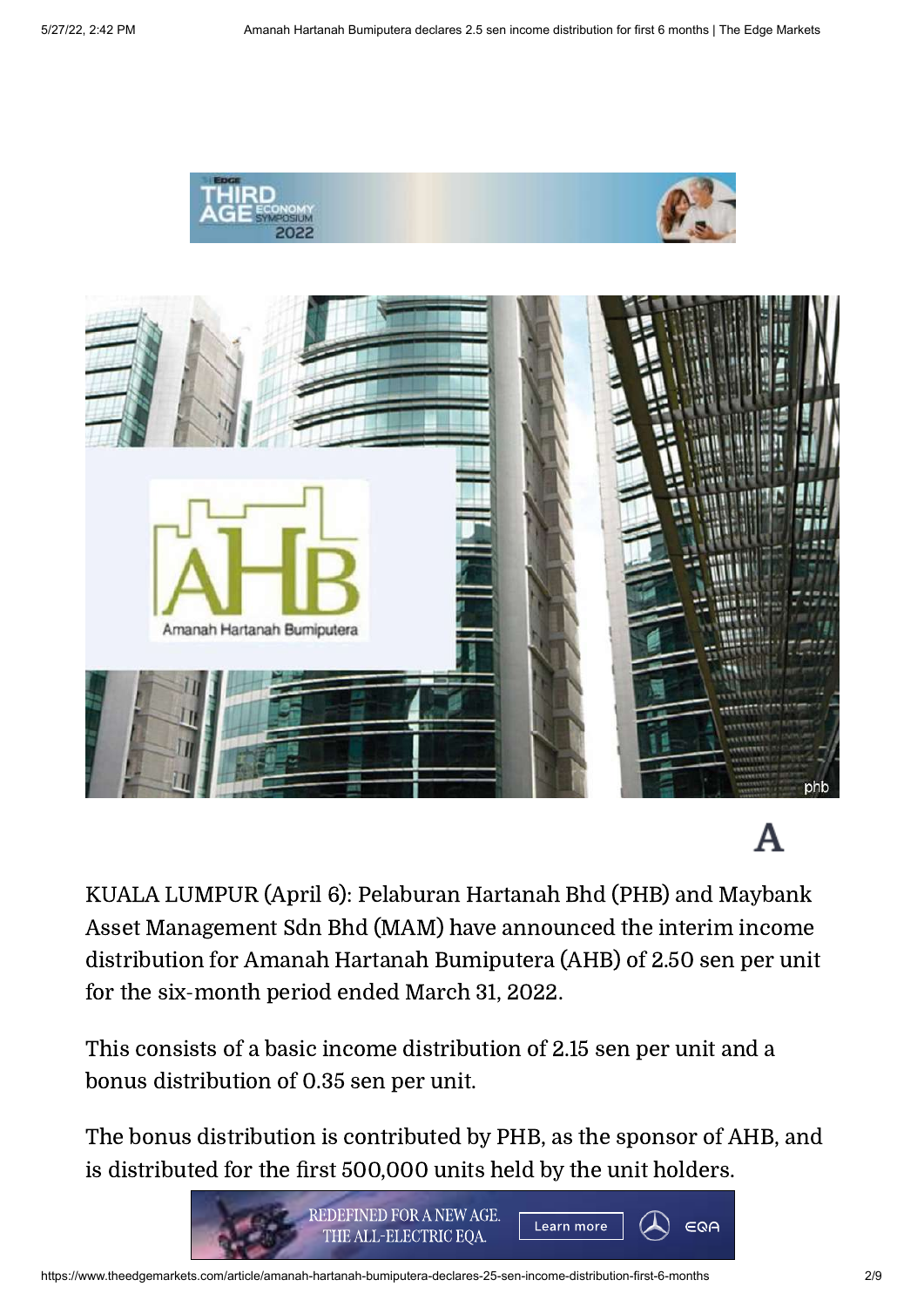PHB group managing director Datuk Mahmud Fauzi Muda said the 2.50 sen a unit distribution was marginally higher than the previous year's sixmonth interim distribution of 2.35 sen per unit, reflecting a positive trend.

"AHB distributes income twice a year and the final income distribution, if any, will be distributed in October 2022," he said in a statement on Wednesday (April 6).

PHB was planning to issue an additional one billion new AHB units in 2022, he added.

Since 2011, AHB had paid out approximately RM1.7 billion in dividend income to its investors.

AHB's price is fixed at RM1 per unit, with enticing features such as instant withdrawal, Shariah-compliant, and twice-a-year income distribution.

The cash income distribution will be credited directly into the unit holders' bank accounts while units income distribution will be credited into their AHB account on April 14, 2022.

Meanwhile, Ahmed Muzni Mohamed, chief executive officer of MAM, the fund manager of AHB, said as announced in October 2021, the company is now ready to implement the re-investment scheme whereby the income distribution will be made in the form of units and/or cash, particularly to the retail unit holders.

"For this interim income distribution, retail unit holders having an average minimum monthly balance of 10,000 units and less, will receive the income distribution in cash while those having more than 10,000 units, will receive the income distribution in the form of AHB units.

"Institutional unit holders will continue to receive the income distribution in the form of cash," he said.

Ahmed Muzni further explained that investors can choose to convert their income distribution in AHB units into cash at bank branches as AHB [permits instant withdrawals or redemptions.](https://adclick.g.doubleclick.net/pcs/click?xai=AKAOjsu6_ff2qS213_fWg292lEEB2iCutWGpE030YrCPdD9ItMb2tuD0fYSgXk4SilKQ1Oj24L711gikzTPTjBH2CbqeiIafQWYn5iT0s6B3ZxffP_gIaf1Zd-8wFP5OCPnjcC4P1oUfxIqTmagZcObifQI-amD0YLPSBhSfzAKo0ngijf8toApqjAUEatwsK6fbO40bSdXYri0zu26JZiiqc8KO_2HAhy31MwyENALSo8yDzaSMC4PXicucDfJMLUSuD4Fl-g1yuLJVcwcsF4Y0z68dFQOR7VmfHTbddLxKAGUlKTyhkRx9C_HZM3QS&sig=Cg0ArKJSzO4bwKtl5MsgEAE&fbs_aeid=[gw_fbsaeid]&urlfix=1&adurl=https://www.mercedes-benz.com.my/eq%3Futm_source%3Ddirect-io%26utm_medium%3Ddisplay%26utm_content%3DTheEdgeEQALaunch_ExpandableCatfish)



EQA